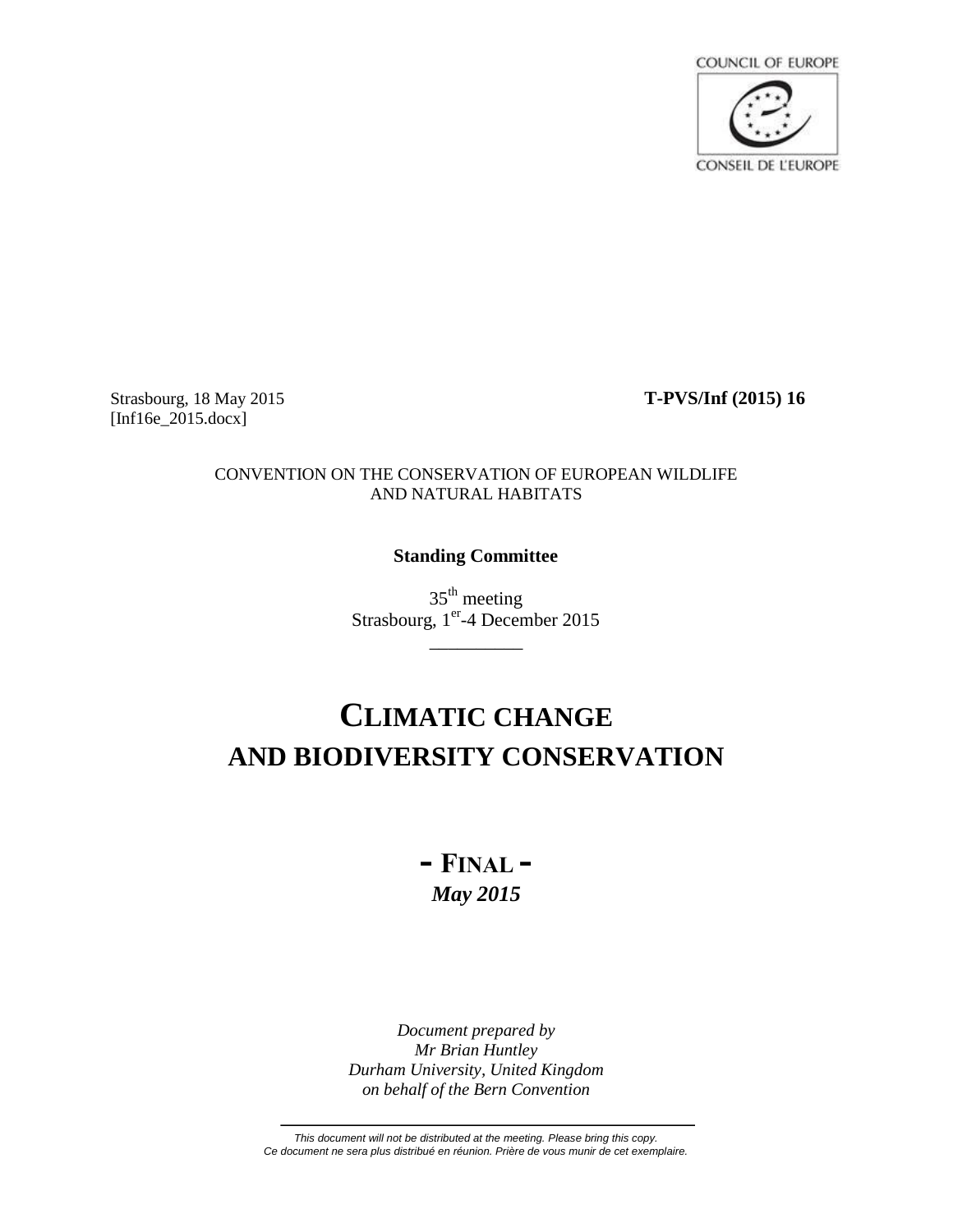#### **INTRODUCTION**

There is now a vast literature on the subject of climatic change and biodiversity conservation; a search of the Web of Knowledge using the terms biodiversity AND conservation AND "climate change" reports  $(14<sup>th</sup>$  April 2015) 9,773 publications with these terms in their titles, keywords or abstracts. The earliest paper reported dates from 1988, since when the rate of publication in this field has grown exponentially (*Slide 2*), as has the rate of citation of papers in this field (*Slide 3*). Furthermore, this search excludes many papers that have addressed the responses of species to climatic change but that have not explicitly linked this to biodiversity conservation. The issue of the threat posed by anthropogenic climatic change to global biodiversity is thus not one that has come to be recognised only recently, but one of which we have been aware for more than 25 years. It is thus distressing, especially to those amongst us who have been researching the field throughout most of this time, and advocating the urgent need to take climatic change into account when formulating biodiversity conservation strategies and undertaking management of protected areas and the wider landscape, that practical actions to address this threat have yet to be put in place in many parts of the world.

In this paper (*Slide 4*) I shall begin by reminding us of the evidence relating to anthropogenic climatic change, and why it poses a challenge to those of us concerned with the conservation of biodiversity. I shall then briefly review the evidence as to how species have responded to past climatic changes and how they are responding to the current ongoing climatic changes. It is then relevant to consider why biodiversity matters, especially in the context of climatic change, and thus why it is important to take steps to ensure its conservation. I shall then briefly remind us of what needs to be done, using a synthesis of the recommendations made by this Group in its previous reports and also by reference to some recent publications from other bodies, and outline the evidence as to what is being done, especially by the Parties to the Bern Convention. Finally, I shall offer some personal views as to the priorities for the future if the Parties are to achieve internationally agreed goals with respect to biodiversity conservation.

#### **ANTHROPOGENIC CLIMATIC CHANGE AND WHY IT CHALLENGES BIODIVERSITY CONSERVATION**

That the global climate is changing as a result of anthropogenic activities is now without question: in the fifth assessment report of the Intergovernmental Panel on Climate Change, for example, it is stated that "*Warming of the climate system is unequivocal, and since the 1950s, many of the observed changes are unprecedented over decades to millennia. The atmosphere and ocean have warmed, the amounts of snow and ice have diminished, sea level has risen, and the concentrations of greenhouse gases have increased*" [\(IPCC, 2013\)](#page-14-0) (*Slide 5*). Most notable amongst the causes of these changes are the increased atmospheric concentrations of carbon dioxide (*Slide 6*), principally as a result of fossil fuel burning, cement production and land-use changes, including forest destruction and wetland drainage, of methane, principally from agricultural sources, notably domesticated ruminants and paddyfield rice cultivation, but also from fossil fuel exploitation and waste disposal in landfills, and of nitrous oxide, primarily as a result of applications of nitrogenous fertilisers in agriculture. In addition, the ozone-destroying CFCs, and the HCFCs that in part have replaced them, continue to make a substantial contribution.

Given, however, that it is clear from the geological record of the Quaternary Period (the last *ca*. 2·6 Ma) that global climatic conditions have changed substantially in the relatively recent geological past, alternating repeatedly between glacial and interglacial conditions approximately every 100 ka [\(EPICA community members, 2004\)](#page-13-0) (*Slide 7*) and exhibiting smaller magnitude fluctuations on millennial timescales at least during the last glacial stage (Wolff *et al.*[, 2010\)](#page-16-0) (*Slide 8*), it is pertinent to ask why we should be concerned about the current and projected anthropogenic global climatic changes? The answer is that it is several of the characteristics of the present and projected anthropogenic changes that cause the concern. In particular:

 The magnitude of the projected mean global temperature increase, of as much as 5°C relative to 1850–1900 by the end of the present century [\(IPCC, 2013\)](#page-14-0) for a high emissions path [\(RPC 8.5, van](#page-16-1)  [Vuuren](#page-16-1) *et al.*, 2011) that essentially represents a continuation of the past trend, is comparable to the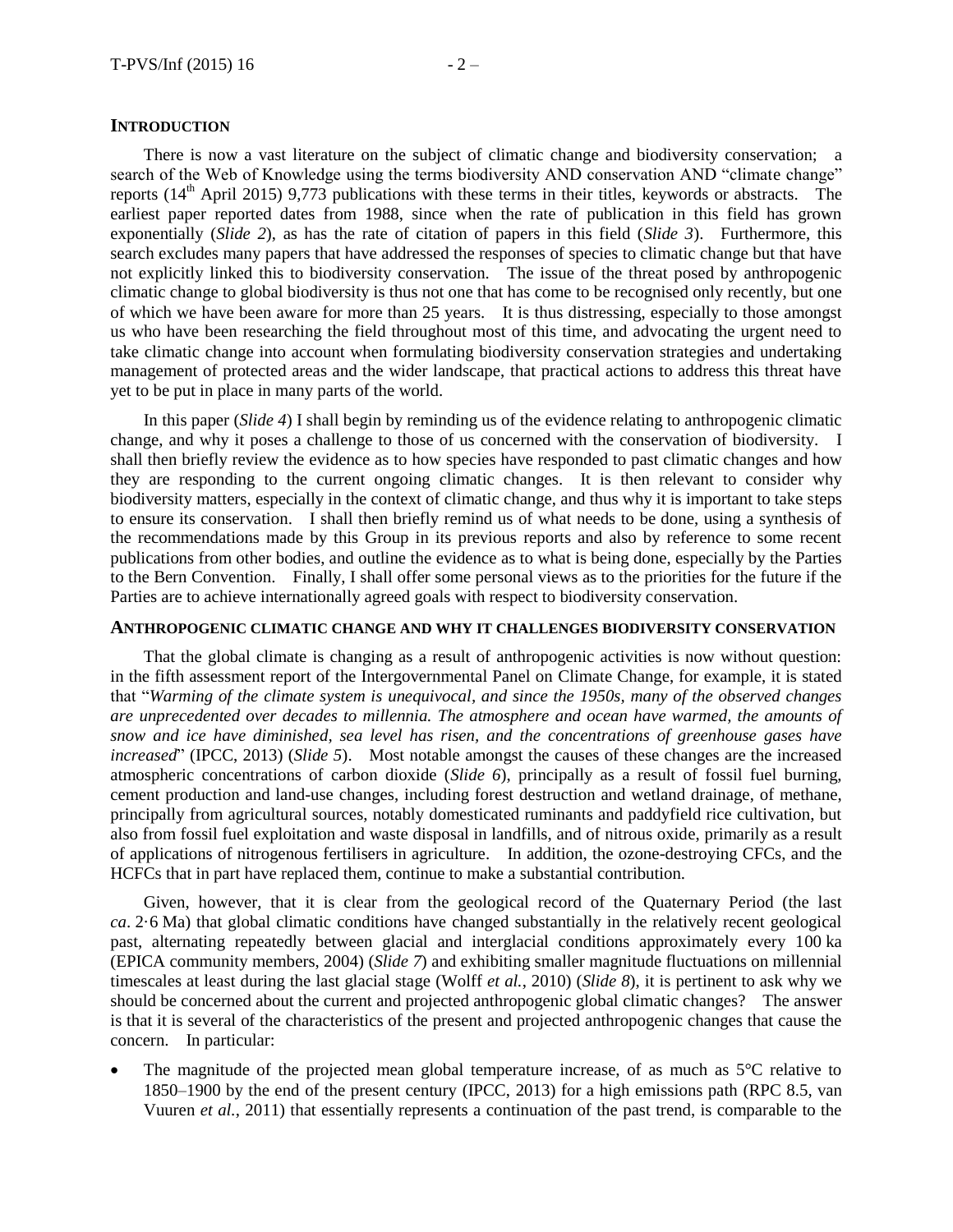estimated magnitude of mean global temperature increase by 4–7°C between the last glacial maximum (*ca*. 21 ka BP) and pre-industrial times [\(Jansen](#page-14-1) *et al.*, 2007).

- The rate of the projected mean global temperature increase for the present century is likely to exceed, by at least an order of magnitude, estimates of the rate of mean global temperature increase between the last glacial maximum and the beginning of the Holocene (*ca*. 11·4 ka BP) [\(Jansen](#page-14-1) *et al.*, 2007).
- The direction of the change, i.e. towards warmer global mean temperatures than at any time in the recent geological past, combined with the atmospheric carbon dioxide concentration that already is higher than at any time in at least the last 800 ka, and probably than it has been for millions of years, means that projected conditions are without precedent during the lifetime of most species found on Earth today, our own included. As a result, even in terms only of climate, many parts of the Earth are projected to experience by the end of the present century conditions without any present analogue, whilst many current climates will by then no longer be available anywhere on Earth [\(Williams](#page-16-2) *et al.*, [2007\)](#page-16-2) (*Slide 9*).

Once again, although confirmed by more recent research, these are not new observations but issues that were already being discussed at least 25 years ago [\(Graham & Grimm, 1990;](#page-13-1) [Huntley, 1991\)](#page-14-2), as were their implications with respect to biodiversity conservation. Incidentally, it is relevant to note here that the general magnitude of projections of mean global temperature increase has not changed between the IPCC's first and fifth assessment reports ("*the IPCC Business-as-Usual (Scenario A) emissions … will result in a likely increase in global mean temperature of … about 4°C above pre-industrial before the end of the next century*" [\(IPCC, 1990\)](#page-14-3); "*relative to the average from year 1850 to 1900, global surface temperature change by the end of the 21st century is … about as likely as not to exceed 4°C for RCP8.5*" [\(IPCC, 2013\)](#page-14-0); (*Slide 10*)). It is also relevant to note that, whereas in its second assessment report [\(Nicholls](#page-15-0) *et al.*, 1996) IPCC placed emphasis upon the then recently reported evidence from Greenland ice cores of rapid temperature fluctuations during the last glacial stage [\(GRIP Members, 1993\)](#page-13-2), implicitly assuming that these had been a global phenomenon, recent precisely-dated evidence indicates that, at least during the last deglaciation, locally very rapid climatic changes were regionally time-transgressive [\(Lane](#page-15-1) *et al.*[, 2013\)](#page-15-1), indicating the progressive movement of a front rather than a globally synchronous rapid change, something also previously inferred, for example, from records of ocean surface temperature [\(e.g.](#page-15-2)  Kroon *et al.*[, 1997\)](#page-15-2). Furthermore, it became clear more than a decade ago that temperature fluctuations in Greenland and Antarctica were out of phase during the last glacial stage [\(Blunier & Brook, 2001\)](#page-13-3), and thus that the rapid temperature changes recorded in Greenland do not reflect changes of similar magnitude in global mean temperatures. The unprecedented characteristics of projected global climatic changes, at least in the context of the Quaternary geological record, is thus once again clear, as reflected in the IPCC Fourth Assessment Report [\(Jansen](#page-14-1) *et al.*, 2007).

#### **HOW SPECIES RESPOND TO CLIMATIC CHANGE**

Species may in principle respond to climatic change in a number of ways according to the rate and magnitude of the change [\(Huntley](#page-14-4) *et al.*, 2010) (*Slide 11*). Note that the six options illustrated are not exclusive options, two or more often occurring together and some being mechanistically linked. Furthermore, extinction is in reality a result of the failure by a species to achieve a sufficient rate or magnitude of response by some combination of the other mechanisms.

Not all of these potential responses can be deduced from the Quaternary fossil record, the obvious exception being that of behavioural responses. However, the Quaternary record does provide clear evidence of range shifts (*Slide 12*), shifts in relative abundance (*Slide 13*), morphological adaptation, probably reflecting genetic adaptation, albeit within the range exhibited by the species across its present range (*Slide 14*), and extinctions (*Slide 15*). The same fossil record also demonstrates that, as Bennett has argued [\(Bennett, 1990,](#page-13-4) [1997\)](#page-13-5), species have not shown macro-evolutionary responses even to the glacial–interglacial time-scale of climatic changes, but only to much longer-term trends in climatic conditions and/or in the availability of novel environments (*Slide 16*). The Quaternary record also makes clear that the predominant response of species to larger magnitude and relatively rapid climatic changes has been to shift their distributions, or 'migrate' [\(Huntley & Webb, 1989\)](#page-14-5), so as to continue to occupy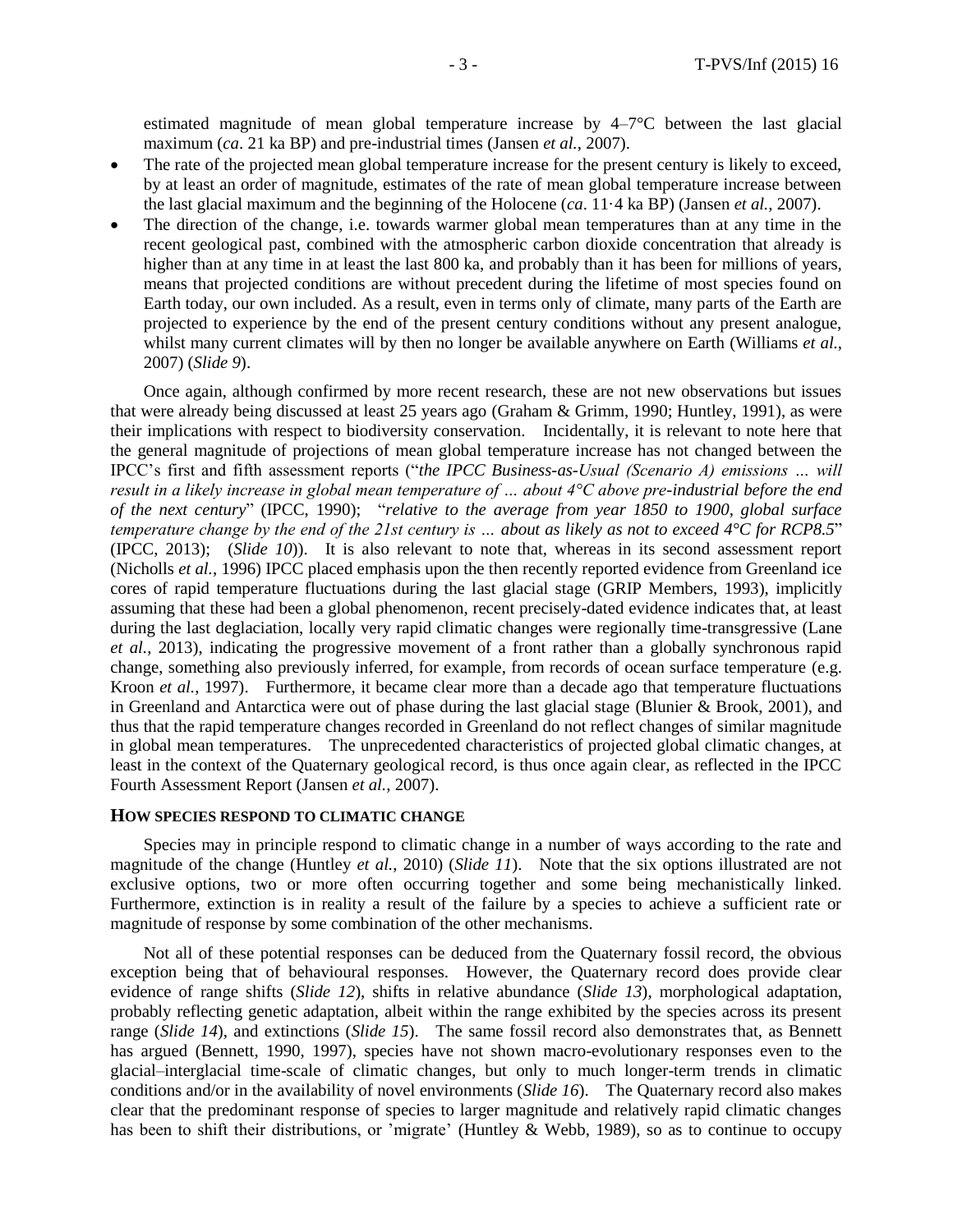those regions offering the climatic conditions to which they are adapted, as Good [\(1931\)](#page-13-6) long-ago argued was to be expected.

It is now clear from numerous studies that species are exhibiting at least some of these six types of response to the climatic changes of the recent past. At least more mobile species groups are generally showing range shifts in the expected directions [\(Hickling](#page-14-6) *et al.*, 2006; Chen *et al.*[, 2011\)](#page-13-7). Species are also showing changes in relative abundance, with resulting shifts in community composition, that are consistent with the direction of climatic change [\(Devictor](#page-13-8) *et al.*, 2008). In addition, behavioural changes are relatively widespread, especially phenological changes (Parmesan [& Yohe, 2003;](#page-15-3) [Schwartz](#page-15-4) *et al.*, [2006;](#page-15-4) [Visser](#page-16-3) *et al.*, 2006; [Altwegg](#page-13-9) *et al.*, 2012), but also changes in migratory behaviour of some birds [\(Berthold](#page-13-10) *et al.*, 1992; [Lock & Cook, 1998\)](#page-15-5) that are at least in part attributable to climatic change.

There is only limited evidence, however, that some species may have shown adaptive genetic responses to climatic change. Furthermore, in general any adaptation is seen only locally and has not resulted in species occupying climatic conditions in which they were not previously found in some part of their range. On the contrary there is considerable evidence from the Quaternary record that species' climatic niches are conserved through major climatic changes [\(Huntley](#page-14-7) *et al.*, 1989). The IPCC concluded in its Fifth Assessment Report that "*there are few observational studies of rapid evolution and difficulties in detection and attribution, so there is only medium confidence that some species have responded to recent changes in climate through genetic adaptations, and insufficient evidence to determine if this is a widespread phenomenon (thus low confidence for detection and attribution across all species)*" [\(Settele](#page-16-4) *et al.*, 2014) (*Slide 17*).

There is also as yet only very limited evidence of extinctions that can be attributed to climatic change, principally because a variety of other stressors is almost always also present [\(Settele](#page-16-4) *et al.*, 2014); the Golden Toad (*Bufo periglene*s) [\(Pounds](#page-15-6) *et al.*, 1999; [Pounds](#page-15-7) *et al.*, 2006) remains perhaps the most persuasive example, although even in this case other contributory factors cannot be excluded (*Slide 18*). That projected rapid large magnitude climatic changes are likely to place large numbers of species at increased risk of extinction [\(Thomas](#page-16-5) *et al.*, 2004) is, however, generally accepted. Indeed the IPCC Fifth Assessment Report concludes, with **high confidence**, that "*A large fraction of terrestrial and freshwater species face increased extinction risk under projected climate change during and beyond the 21st century, especially as climate change interacts with other pressures, such as habitat modification, overexploitation, pollution, and invasive species*" [\(IPCC, 2014\)](#page-14-8).

As a final point it is important to emphasise that the evidence, not only from the palaeoecological record [\(Davis, 1983;](#page-13-11) [Huntley & Birks, 1983\)](#page-14-9) but also from experimental studies [\(Chapin & Shaver, 1985\)](#page-13-12), is very clear that species respond individualistically to climatic changes [\(Huntley, 1991\)](#page-14-2), and that, as a result, communities disaggregate and re-form as climatic conditions change [\(Graham & Grimm, 1990;](#page-13-1) [Huntley, 1996\)](#page-14-10). Furthermore, it also is apparent that novel or no-analogue climatic conditions result in the assembly of novel or no-analogue communities [\(Graham](#page-13-13) *et al.*, 1996; [Graham, 1997;](#page-13-14) [Williams](#page-16-6) *et al.*, [2001\)](#page-16-6). As Richard West wrote as long ago as 1964, "*past communities (and so also conditions of climate?) are not necessarily in existence today*", leading him to conclude that "*our present plant communities have no long history ... but are merely temporary aggregations under given conditions of climate, other environmental factors, and historical factors*" (West [\(1964\)](#page-16-7) quoted in Huntley [\(1996\)](#page-14-10)) (*Slide 19*). Thus we should expect that species will respond individualistically to recent and projected future climatic changes, and that as a result communities and ecosystems that have been present in the past are in many cases unlikely to be present under future changed conditions.

#### **WHY BIODIVERSITY MATTERS**

Having reminded ourselves of the nature of the problem that we face, of how we expect species and communities to respond, and of the potential for a large number of species to face increased extinction risk, and thus of a substantial loss of global biodiversity, we need now to consider why we seek to conserve biodiversity – why does biodiversity matter? what is its value?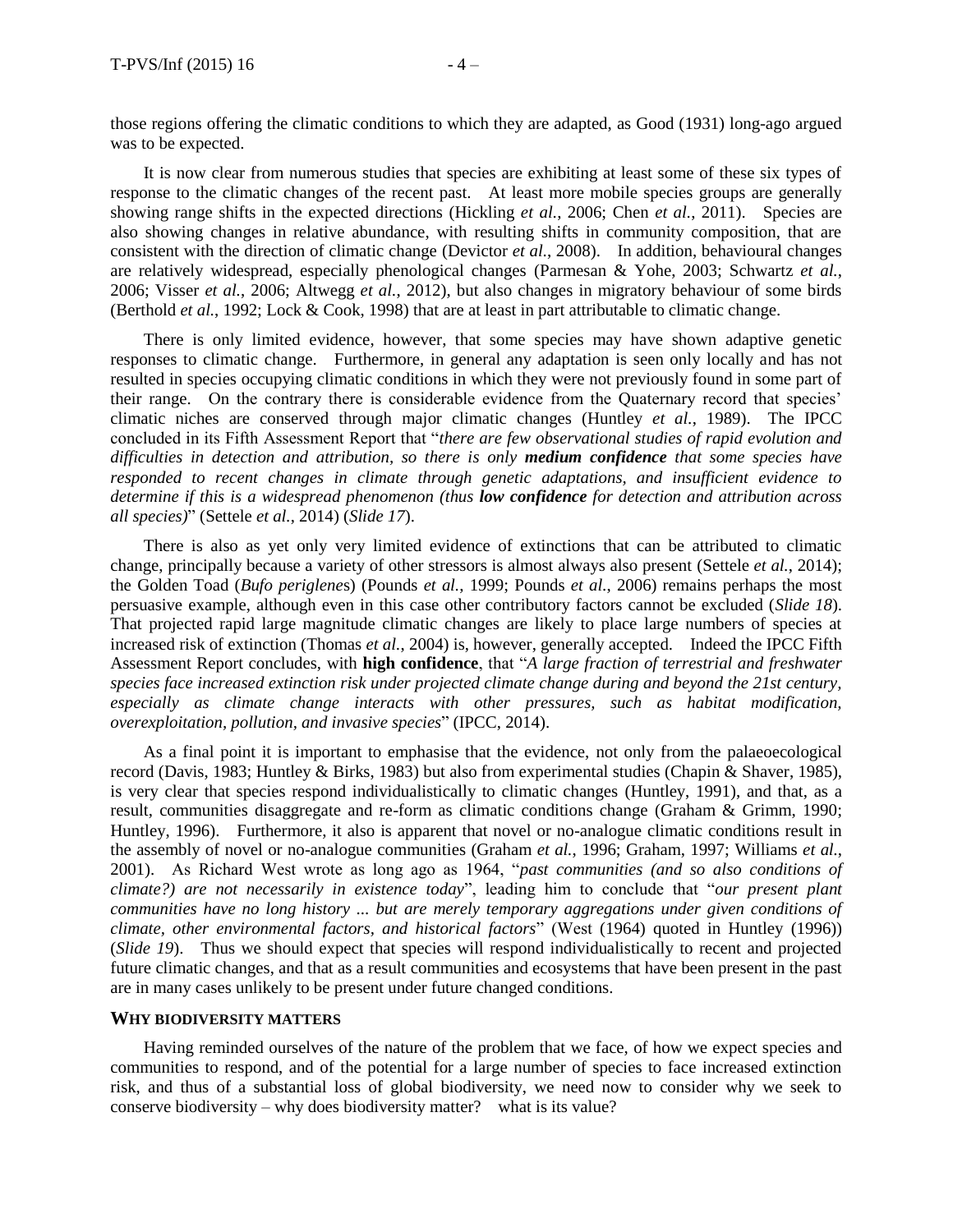I do not intend to dwell on this issue, because the reason that we are all here is that we have already recognised that biodiversity is important and that steps need to be taken to ensure its conservation. However, the international context for thinking about and framing this issue has fundamentally shifted in emphasis over recent years, and certainly since this group was established, and it is relevant to consider this at least briefly.

Key to this shift has been the recognition, firstly, of the value to human society of a range of ecosystem services upon which our well-being is dependent [\(Costanza](#page-13-15) *et al.*, 1997), a development then taken up by the Millennium Ecosystem Assessment [\(Hassan](#page-14-11) *et al.*, 2005), and secondly, that biodiversity is key to the capacity of ecosystems to deliver multiple services [\(Hector & Bagchi, 2007\)](#page-14-12). In addition, the greater resilience of more diverse communities (e.g. [Finger & Buchmann, 2015;](#page-13-16) Pedro *et al.*[, 2015\)](#page-15-8) and of more diverse landscapes [\(Schippers](#page-15-9) *et al.*, 2015), and the greater productivity, and hence carbon sequestration potential, of more diverse communities [\(Tilman](#page-16-8) *et al.*, 2001; [Lambers](#page-15-10) *et al.*, 2004; [Reich](#page-15-11) *et al.*[, 2004\)](#page-15-11), have also provided evidence of the inherent value of biodiversity.

Against this background, the UN Convention on Biodiversity in its Strategic Plan for 2011–20 (https://www.cbd.int/doc/strategic-plan/2011-2020/Aichi-Targets-EN.pdf) places considerable emphasis upon the value to human society of ecosystem services and hence of biodiversity as an essential underpinning to the continued delivery of multiple services, especially in the face of climatic change. This is reflected in both The Vision: "*By 2050, biodiversity is valued, conserved, restored and wisely used, maintaining ecosystem services, sustaining a healthy planet and delivering benefits essential for all people.*" (*Slide 20*) and The Mission: "*Take effective and urgent action to halt the loss of biodiversity in order to ensure that by 2020 ecosystems are resilient and continue to provide essential services, thereby securing the planet's variety of life, and contributing to human well-being, and poverty eradication. To ensure this, pressures on biodiversity are reduced, ecosystems are restored, biological resources are sustainably used and benefits arising out of utilization of genetic resources are shared in a fair and equitable manner; adequate financial resources are provided, capacities are enhanced, biodiversity issues and values mainstreamed, appropriate policies are effectively implemented, and decision-making is based on sound science and the precautionary approach.*" (my emphasis) (*Slide 21*).

Key components of the international response to this new emphasis have been the recognition of the potential value of 'green infrastructure' and the essential need to embed considerations relating to the conservation, or restoration, of functional ecosystems, and hence of biodiversity, in all areas of human endeavour. It has also come to be widely recognised that functional ecosystems, and their biodiversity, can and should play key roles in both climatic change adaptation and mitigation strategies; indeed often a 'green infrastructure' strategy to address these issues can be a more economically viable option than more traditional engineering solutions. These issues are now embedded in the policies and legislation of many countries, including many of the parties to the Bern Convention.

Notwithstanding this new emphasis upon the role of biodiversity in relation to sustaining ecosystem services, in the context of climatic change we must not overlook the important role that biodiversity plays in the resilience of ecosystems to extreme climatic events, the frequency of which is expected to increase as a result of climatic change. Biodiversity will also play a vital role in enabling adaptation of ecological systems to the novel climatic conditions that are projected to become widespread, or even dominant in some regions, as anthropogenic climatic changes unfold during the course of the present century and beyond.

Biodiversity also has other intrinsic values, both as a reservoir of as yet untapped potential natural resources, and through its aesthetic and cultural values that make extremely important contributions to the quality of life of humankind.

#### **WHAT NEEDS TO BE DONE**

Biodiversity then faces enormous challenges as a consequence of climatic change, as well as the numerous other human activities that have potentially negative impacts, but at the same time there are now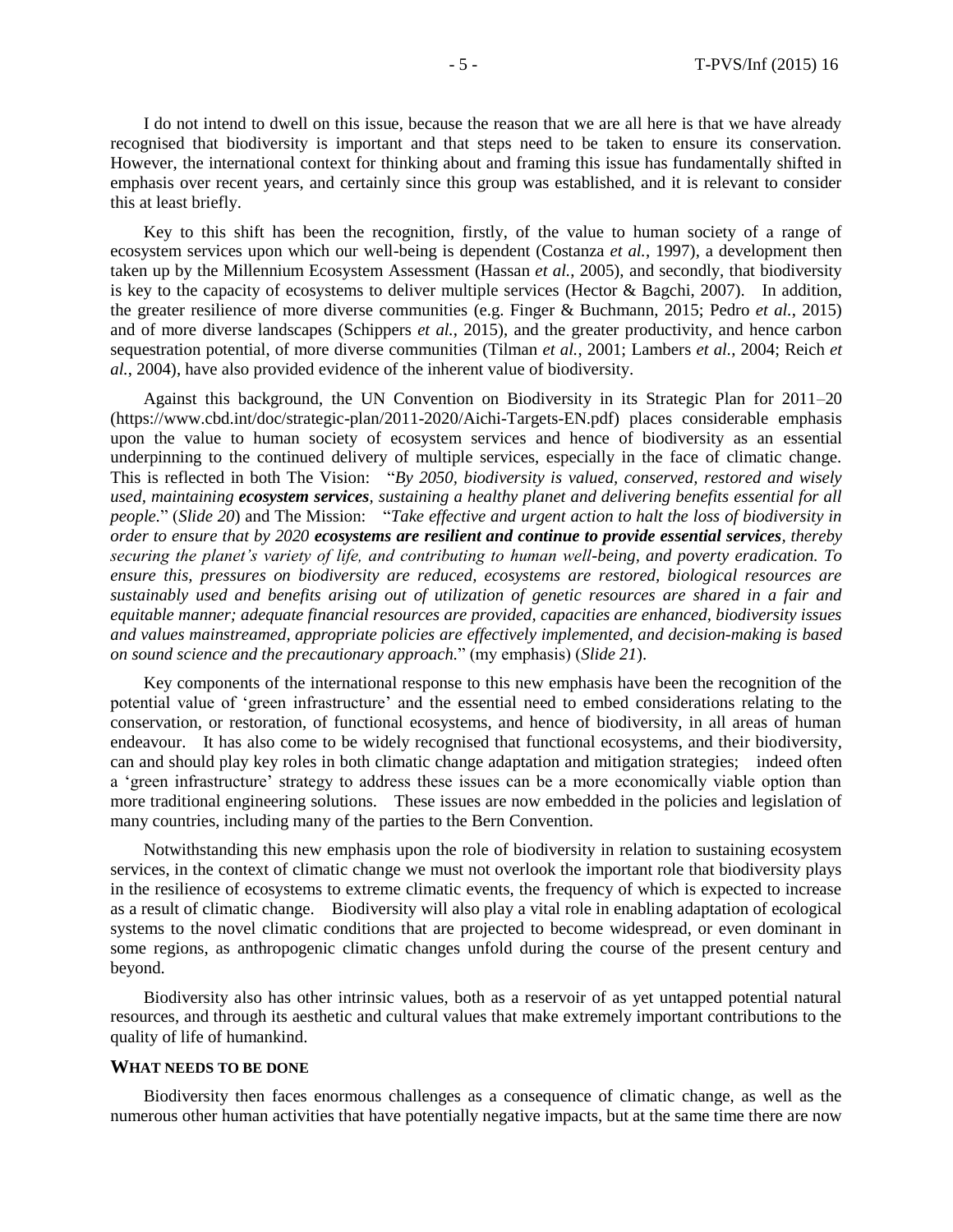new and important opportunities as a result of the recognition of the value of ecosystem services and of 'green infrastructure', including its potential role in climatic change adaptation and mitigation. Given this context, what should those of us concerned with the conservation of biodiversity be doing?

The answer by-and-large is that we should continue vigorously to pursue the implementation of the recommendations previously made by this Group.

In my 2012 assessment of the implementation of this Group's recommendations [\(Huntley, 2012\)](#page-14-13) I synthesised the many recommendations made by the Group over the period of its activities into a set of ten recommended actions (Table 1) (*Slide 22*), although these were not presented in any kind of priority order. In the concluding section of my report I also presented a set of sixteen specific and three general recommendations in the light of what I had found with respect to the implementation by the Parties of the Group's previous recommendations. The Secretariat presented to the Group's meeting in 2012 a set of eight draft recommendations (*Slide 23*) and five instructions (*Slide 24*), derived in large part by summarising those made in my report; these draft recommendations were subsequently adopted and became [Recommendation No. 159 \(2012\) of the Standing Committee, adopted on 30 November 2012, on](https://wcd.coe.int/ViewDoc.jsp?id=2010677&Site=&BackColorInternet=B9BDEE&BackColorIntranet=FFCD4F&BackColorLogged=FFC679)  [the effective implementation of guidance for Parties on biodiversity and climate change.](https://wcd.coe.int/ViewDoc.jsp?id=2010677&Site=&BackColorInternet=B9BDEE&BackColorIntranet=FFCD4F&BackColorLogged=FFC679) As with the Group's earlier recommendations, these are as relevant now, in my view, as they were when they were made, and are presented in Table 2 below as a reminder. Furthermore, my 2012 recommendations and Recommendation No. 159 also embedded the need to inform policy-makers about the potential win–win solutions offered by ecosystem approaches when developing strategies for climatic change adaptation or mitigation across all sectors. What was most obviously missing at that time, however, was any explicit mention of ecosystem services and of the value of biodiversity in relation to the future maintenance of these services as climate changes. Given the wider context, emphasising the need to inform policymakers and the public about this issue, and thus of the wider value of biodiversity conservation measures, is something that should be considered in any revision or updating of the Group's recommendations.

The other thing that perhaps has been missing from the Group's recommendations, and that thus may have contributed to the disappointingly low level of practical actions by the Parties, is a 'recipe' for the implementation of the key actions necessary. An example of the kind of 'decision support' tool that can help provide such a recipe was presented by Shoo *et al*. [\(2013\)](#page-16-9) and is illustrated below (Figure 1) (*Slide 25*). It is also relevant to note the development in recent years of the concept of 'climate-smart' approaches to biodiversity conservation [\(Hansen](#page-13-17) *et al.*, 2010) and of guidance as to how to adopt such an approach [\(see e.g. National Wildlife Federation, 2013\)](#page-15-12). In the latter document the approach advocated is summarised in a useful figure(Figure 2) (*Slide 26*). If we are not already doing so, then in future we should certainly apply such a climate-smart approach to all of our biodiversity conservation planning and activities.

#### *Table 1: Synthesis of recommended actions*

- 1. **Target as a priority the most vulnerable regions/ecosystems** the Arctic (sea-ice, tundra and boreal forest), mountains, coastal zones, islands, wetlands in areas of increasing drought. Improve knowledge of potential losses of such vulnerable habitats from the combined effects of climatic change and changing land use. Take steps to minimise other pressures on these habitats and regions that are most vulnerable to climatic change.
- 2. **Enhance the adaptive capacity of vulnerable species** (rare/endemic/threatened). Take steps to increase their populations; identify and urgently address threats, other than climatic change, to these species; develop climatic change adaptation/mitigation plans, especially for those species identified as most vulnerable to climatic change.
- 3. **Improve knowledge of species and habitats of special concern** (including Bern Convention species/habitats, endemics, sea-turtles, amphibians and reptiles), especially of their vulnerability to climatic change. Simulate potential impacts using species' distribution models, enabling a focus upon those identified as most vulnerable to climatic change. Update or develop conservation statements and, where necessary, recovery plans for all threatened species, incorporating climatic change impacts. Incorporate climatic change vulnerability into the assessment of threatened status when compiling 'Red Books/Lists'.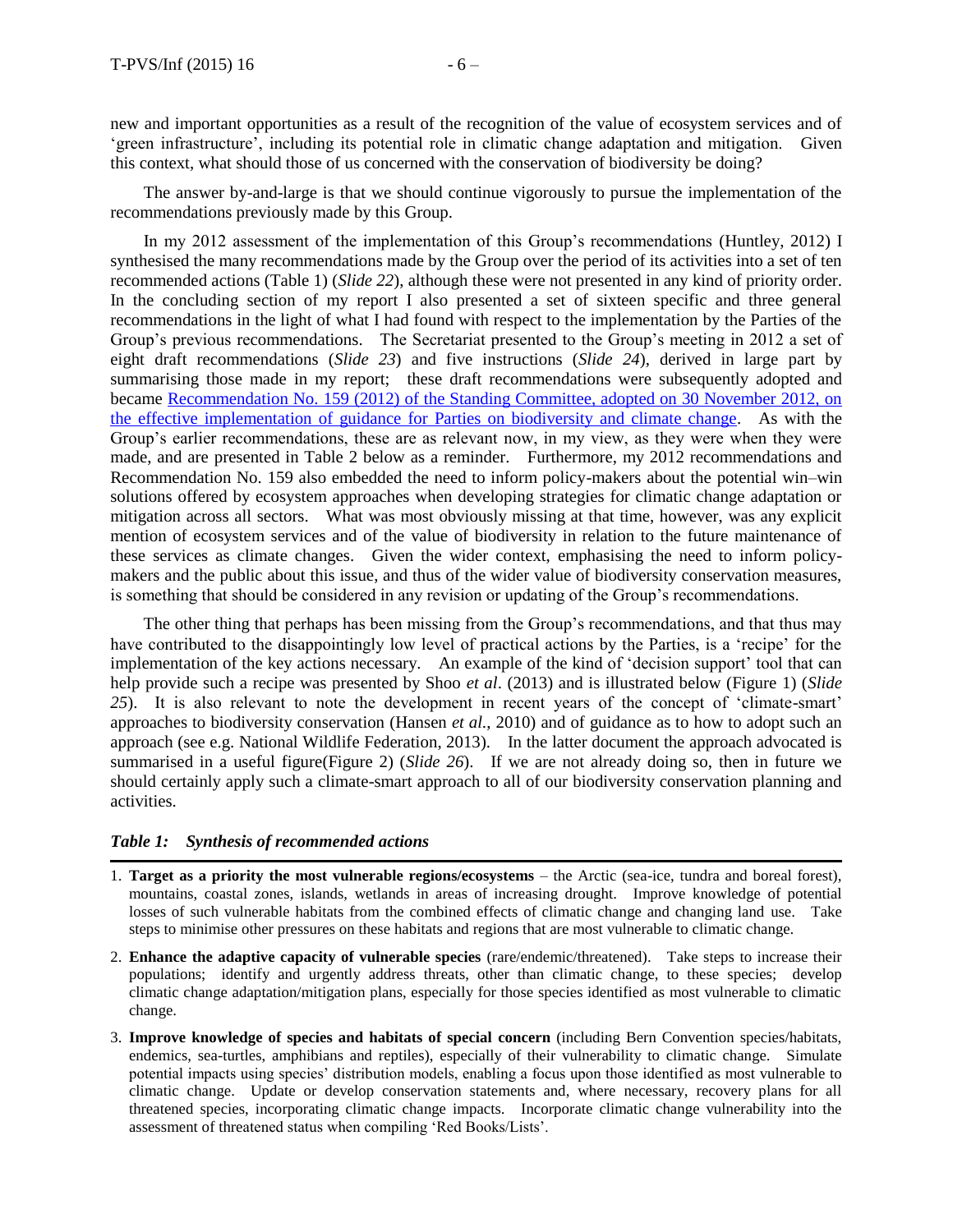- 4. **Improve knowledge and understanding of the role of wildfire** in ecosystem dynamics. Assess the vulnerability of ecosystems to changes in wildfire frequency as a result of climatic change, land-use changes and human settlement patterns. Include the role of fire in all assessments of the vulnerability of species, ecosystems and habitats. Assess the vulnerability of protected area networks to wildfire and take this into account when developing strategies for their management and/or enhancement.
- 5. **Improve knowledge of introduced alien species**, especially those widely cultivated as horticultural subjects. Assess how their populations are likely to respond to climatic change and hence which of them are potentially invasive. Monitor, assess and control intentional new introductions of alien species not already present, taking into account potential impacts of climatic change and/or enhanced atmospheric  $CO<sub>2</sub>$  concentrations upon their potential to become invasive.
- 6. **Implement monitoring** of *inter alia* species' population trends, species behaviour, including phenology, and climatic change impacts upon protected areas. Select focal species as targets for monitoring on the basis that they are highly sensitive potential indicators of climatic change impacts, or else that they respond to critical biologically-relevant variables that themselves are difficult to monitor. Target monitoring to critical areas (e.g. southern Europe is important for many migratory birds).
- 7. **Maintain or restore intact ecosystems**. Ensure existing protected areas are managed appropriately so as to maximize their health and resilience; increase the extent of protected areas, implement buffer zones and increase connectivity by developing permeable landscapes that provide functional networks of habitat 'stepping stones' of various sizes and separations linking protected areas, thus facilitating both local adaptation and range shifts. Retain as many as possible of remaining fragments of unaltered or semi-natural habitats; create new patches of habitat where past land management has led to their absence from the present landscape; maintain and, where appropriate, increase habitat heterogeneity; take steps to increase ecosystem resilience, not only to progressive climatic change but also to extreme weather events; use a variety of mechanisms, including easements, setaside, incentive-based schemes, local conservation strategies and public and private collaboration for conservation, to achieve these goals.
- 8. **Implement adaptive management practices and strategies**. Use monitoring results to inform adaptive management; improve understanding and knowledge of the practical application and effectiveness of alternative management practices; take a long-term view  $(20 - 50 \text{ years})$  when developing protected area management plans. **Act now** – do not allow uncertainties about the precise nature of future climatic changes to be an excuse for delays in taking practical conservation actions.
- 9. **Adopt holistic approaches to adaptation and mitigation**. Development of species' and/or habitat conservation and/or recovery plans should take an holistic view, not only across different taxonomic groups and ecosystems, but also trans-nationally and across sectors other than the biodiversity conservation sector. Adaptation strategies should aim to reduce species losses whilst mitigation measures should contribute to reducing species and/or habitat vulnerability. Steps should be taken to facilitate knowledge transfer between partners, stakeholders, including the general public, and sectors.
- 10. **Consider assisted colonisation and/or** *ex situ* **conservation** for species unlikely to achieve necessary range shifts. Evaluate potential risks and benefits, considering both target species and potential 'receiving' sites/ecosystems. Assess coverage and quality of existing *ex situ* conservation measures (e.g. seed banks, botanical garden collections); take steps to enhance these where necessary, ensuring propagules are preserved of Bern Convention and other threatened plant species.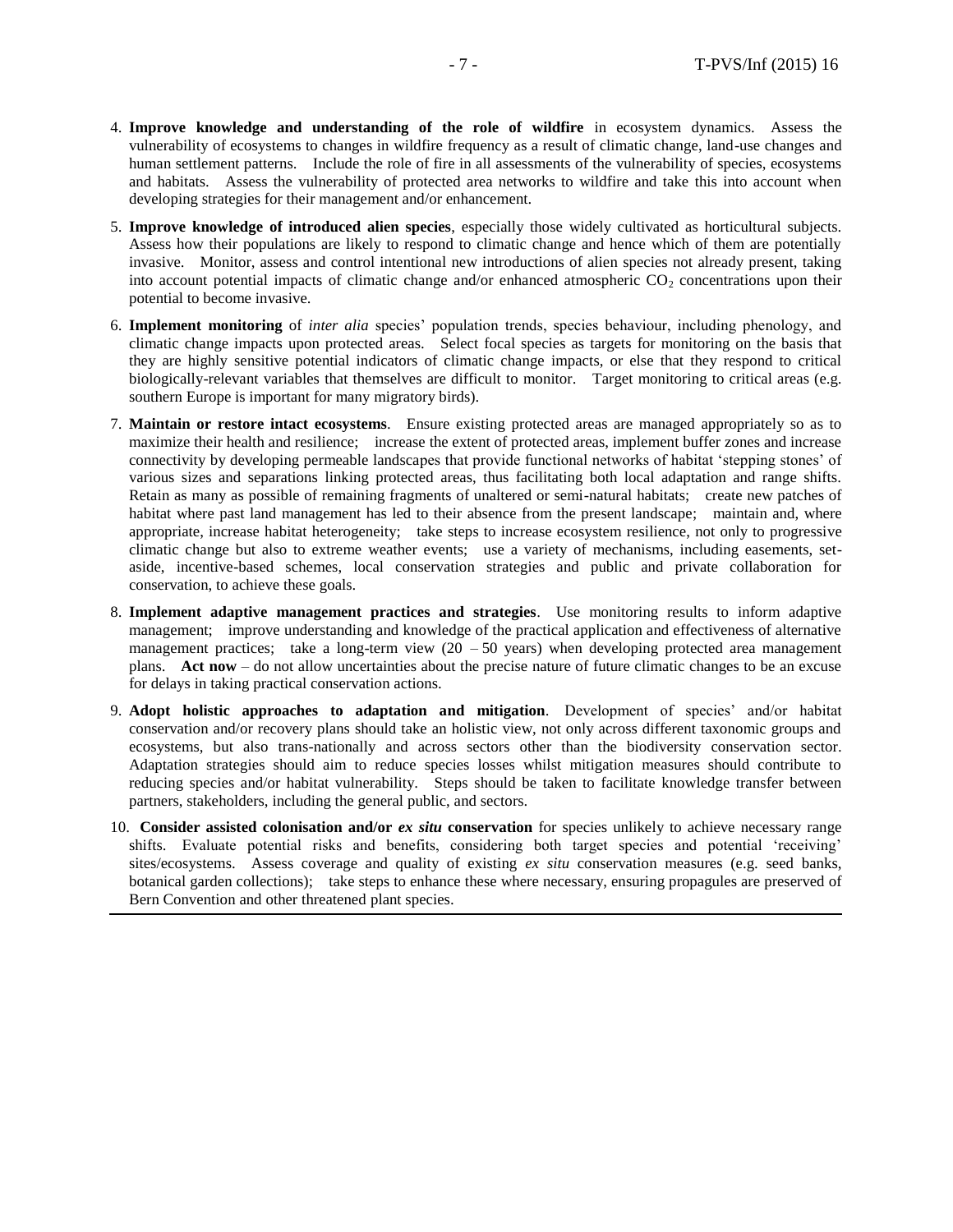## *Table 2: Recommendation No. 159*

Recommends Contracting Parties to the Convention and invites Observer States to:

- 1. Urgently implement the practical conservation measures that have been recommended by the Group of Experts and encourage appropriate national bodies involved in nature conservation to adopt and use them as resources permit; urgent action should more particularly focus on implementing adaptive management practices and strategies, enhancing the adaptive capacity of vulnerable species (rare/endemic/threatened), minimising pressures and threats on species and habitats that are most vulnerable to climate change, and implementing monitoring of, *inter alia*; species' population trends, species behaviour, including phenology, and climate change impacts upon critical areas;
- 2. Take further steps to develop ecological networks, to promote and enhance the permeability of landscapes generally, and also enhance their protected areas networks, as appropriate, by increasing the extent of existing sites, designating new sites and establishing buffer zones, and ensuring they are sustainably and adaptively managed;
- 3. Take an appropriately long-term view, based on adaptive management methodologies, when formulating management plans and strategies for protected areas management;
- 4. Adopt, as appropriate, a more holistic approach when formulating strategies and plans for ecological networks or protected areas, and when developing conservation or recovery plans for individual species. In particular, encourage the general adoption of the examples of good practice reported, especially by Switzerland and Ukraine, with respect to taking into account their international context when planning ecological networks, and to developing networks and protected areas in partnership with their neighbours;
- 5. Adopt measures that encourage biodiversity conservation to be embedded across other sectors and taken into account when formulating policies or strategies for those sectors, also by informing policy-makers across the Parties about the opportunities for win–win solutions, for instance through the development and use of ecosystem-based approaches, when developing strategies for adaptation to climate change by their sector as well as for mitigation measures;
- 6. Undertake knowledge transfer activities using existing mechanisms, to encourage awareness by other stakeholders and the general public of the challenges posed and opportunities presented by climate change when considering biodiversity conservation, including its links to other sectors and the opportunities for win–win solutions;
- 7. Take account of the potential increased risk of wildfires as a result of climate change and embed, as appropriate, mitigation measures for consideration of this risk into protected area management plans;
- 8. Adopt the good practice, identified in the case of the United Kingdom, of implementing measures for the assessment of introductions that include assessment of the impacts of projected climate changes on species' invasion potential;

Further instructs the Bern Convention Group of Experts on biodiversity and climate change to:

- 1. Take all necessary steps to ensure that the importance of the issue of climate change on biodiversity, and understanding the role of biodiversity in adapting to and mitigating the effects of climate change is well recognised by all Contracting Parties;
- 2. Promote awareness among Contracting Parties of the examples of good practice identified and urge their implementation;
- 3. Ensure that those persons preparing reports from Parties for the Group of Experts are fully informed about relevant activities, for example monitoring activities, being undertaken in their country, thus avoiding spurious identification of gaps in the activities of that Party or of priorities for new actions by the Party;
- 4. Assess the potential for introduced species already present in the national territory of Contracting Parties to become invasive under future climate conditions, in close co-operation with the Group of Experts on Invasive Alien Species, and using information and methodologies developed in other *fora*, where appropriate;
- 5. Inform the Standing Committee on the progress made in the implementation of this Recommendation.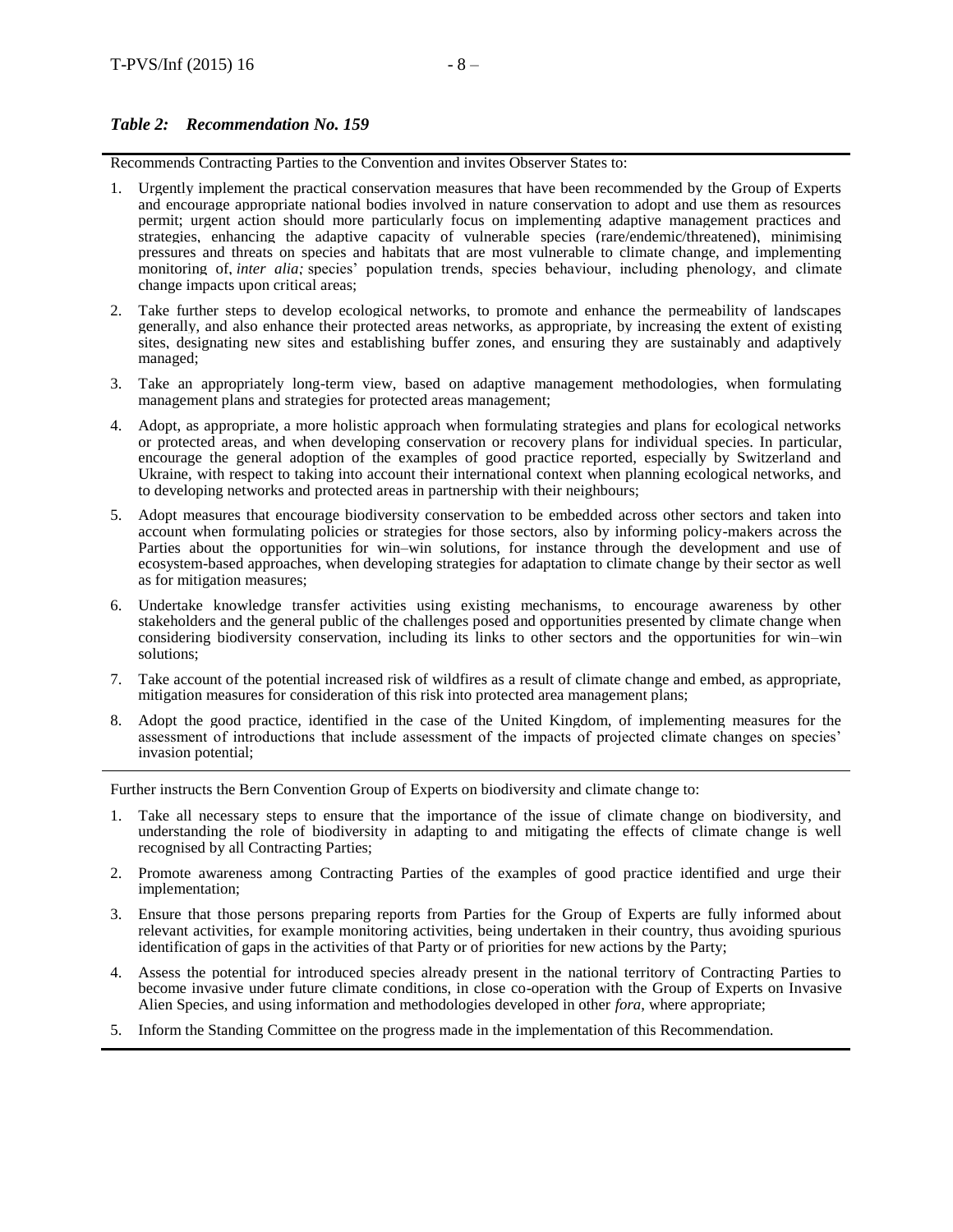

#### *Figure 1: Decision framework for management actions*

Decision framework for management actions focused on ameliorating impacts of climate change on wild species. 'M' is used to identify movement options for species, while 'E' and 'Ex' concern evolutionary and *ex situ* options respectively [\(Figure 1 of Shoo](#page-16-9) *et al.*, 2013).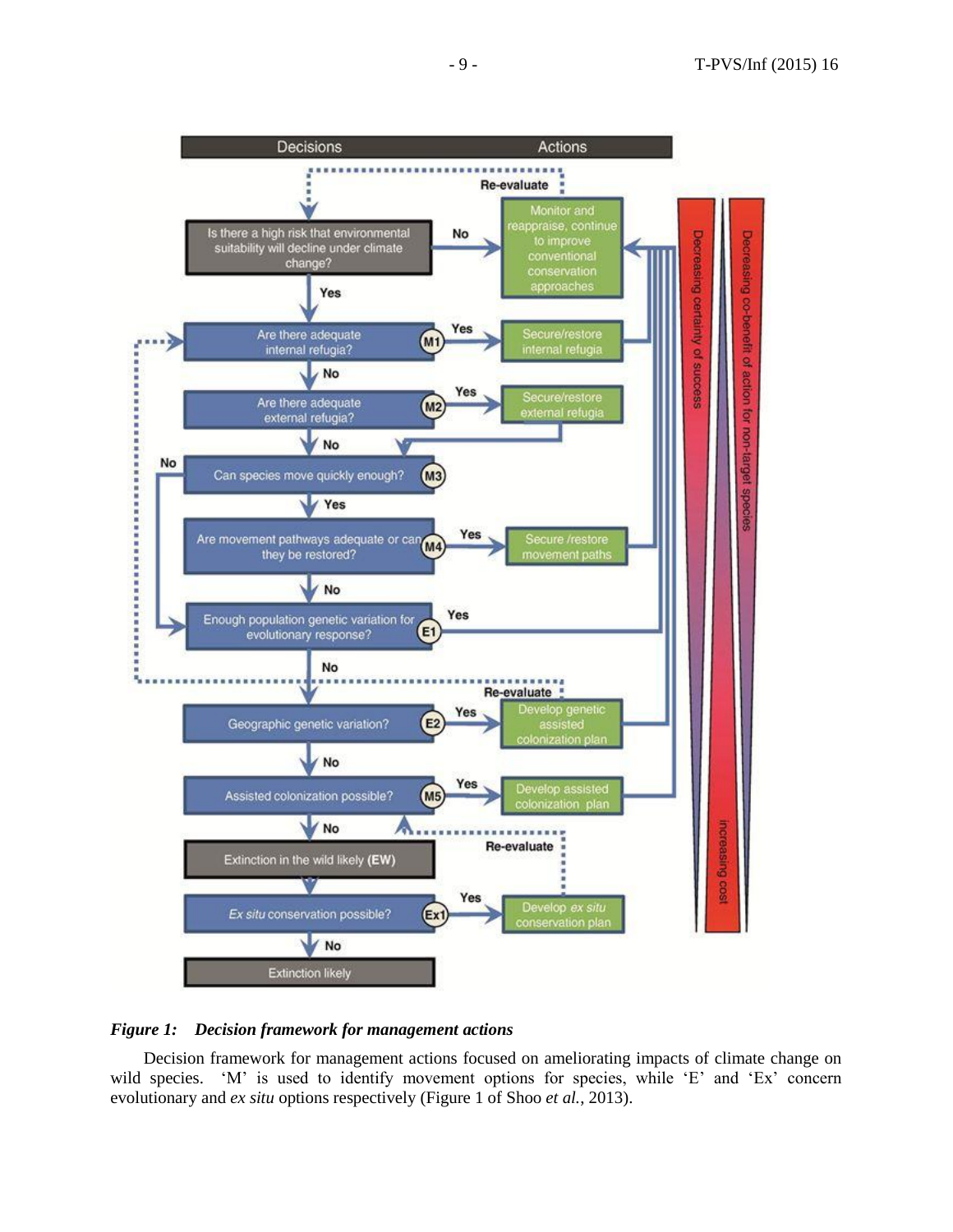

#### **Figure 2: The climate-smart conservation cycle:**

The climate-smart conservation cycle as presented by the National Wildlife Federation in their brief guidance document (National Wildlife Federation, 2013).

Another area in which progress has been made since the Group last considered its recommendations is in the provision of guidance as to how to perform assessments of species vulnerability to climatic change, one of the areas upon which the IUCN Climate Change Specialist Group has, for example, focused [\(see Pacifici](#page-15-13) *et al.*, 2015). That Group has also discussed the extent to which the IUCN Redlisting Criteria and processes are able adequately to capture threats to species arising from climatic change. In this context there have been several published studies examining the extent to which the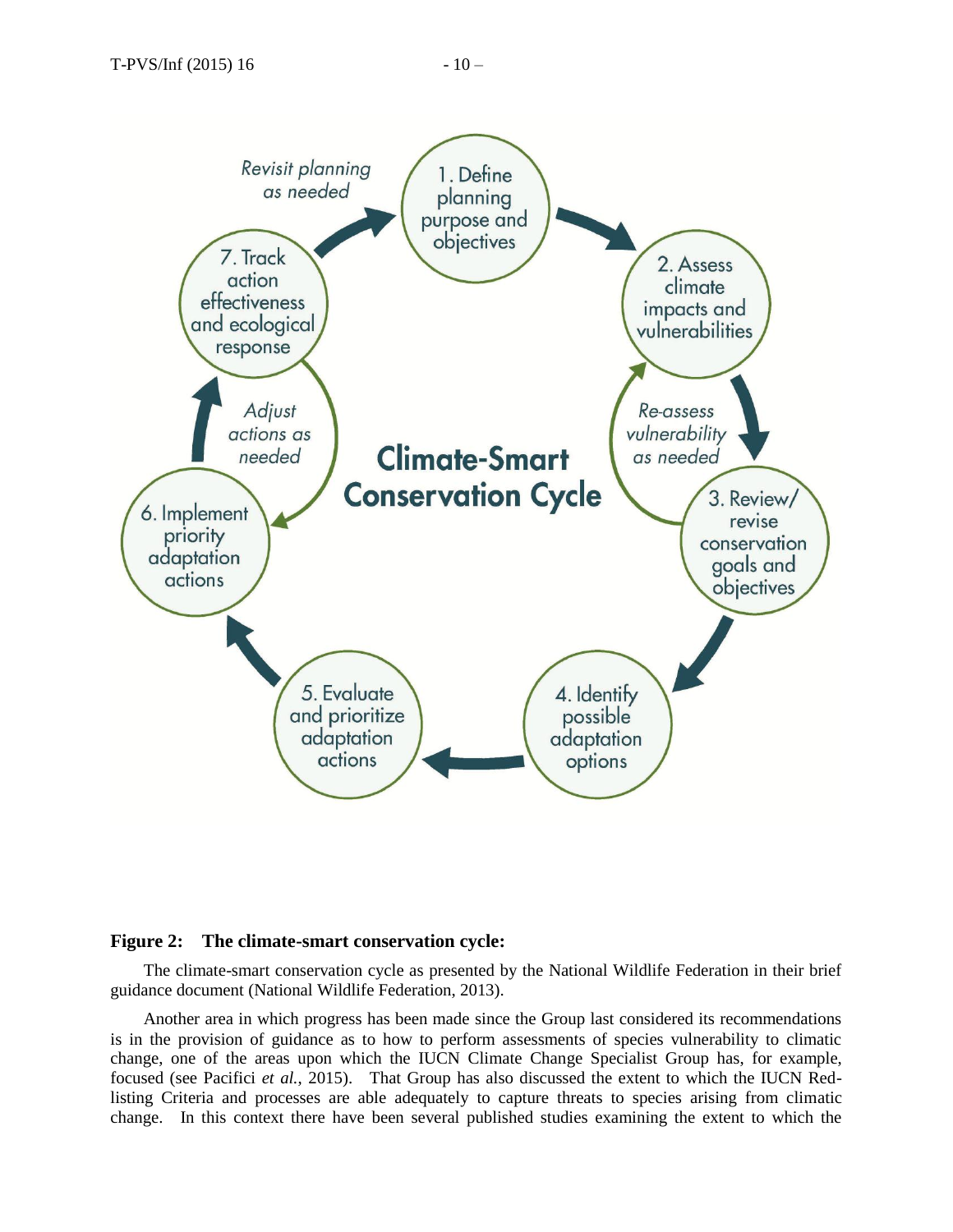IUCN Red-listing Criteria are able to identify species at risk of extinction as a consequence of climatic change, and, in particular, whether and in what circumstances they can provide sufficient warning for effective measures to be put in place to prevent extinctions [\(Akcakaya](#page-13-18) *et al.*, 2014; Keith *et al.*[, 2014;](#page-15-14) [Stanton](#page-16-10) *et al.*, 2015). Amongst the important conclusions to-date from this research, the following are pertinent to note: identifying species at risk with a sufficient lead time to take adequate action requires more frequent assessments than typically are being made; species at risk are more likely to be identified early if all criteria are used; and implementation of conservation actions as soon as a species is listed as Vulnerable is often necessary to avoid extinctions, 50% of which in one study occurred within 20 years of the species being raised to Critically Endangered (*Slide 27*).

Notwithstanding all of the foregoing, however, the key thing that needs to be done is urgently to implement the various recommendations for practical action that have been made. As I emphasised in 2012 [\(Huntley, 2012\)](#page-14-13), and as others have recognised, many of these actions do not require any new policies or legislation, they simply require a recognition by government agencies, NGOs and especially the conservation practitioners responsible for on the ground management, of the need to consider climatic change when designing strategies and management plans, and of the urgency of this need and of the need to implement such 'climate-smart' actions.

#### **WHAT IS BEING DONE**

The foregoing might be taken to imply that nothing is yet being done, and clearly that is very far from the truth. As I identified in 2012, some of the Parties had already taken action with respect to more than half, or even most of the ten summary recommendations and some failed to report relevant actions that had been taken; on the other hand, almost half of the Parties who reported their progress in 2011 or 2012 had taken action with respect to three or fewer of the ten. The [progress reports](https://wcd.coe.int/ViewDoc.jsp?id=2202233&Site=&BackColorInternet=B9BDEE&BackColorIntranet=FFCD4F&BackColorLogged=FFC679) submitted by 17 Parties in June 2014 suggest that this pattern has not fundamentally changed over the intervening two years.

On the positive side, most Parties recognise the need to take actions and to put in place legislative or other frameworks to facilitate or enable such actions, and many report progress towards the emplacement of such legislation or other tools. There also continue to be excellent examples of good practice, as exemplified by those highlighted in 2012 [\(Huntley, 2012\)](#page-14-13).

Where there is much less progress, however, is in the implementation of practical actions, the urgency of many of which becomes greater with every passing year. Once again, there are shining examples of good practice, with some Parties having made great strides with respect to at least some of the key actions that are needed (e.g. the development of connected and functional ecological networks that will facilitate the responses of species to climatic change, increases in the extent of protected areas, implementation of monitoring both of the impacts of climatic change and of the effectiveness of conservation measures, assessments of the vulnerability of species to climatic change). On the other hand, there are few examples of the implementation of several of the key actions needed (e.g. increasing the permeability of the intensively-managed landscapes that dominate many parts of Europe, taking steps to minimise other pressures on and threats to species identified as most vulnerable to climatic change, taking steps to increase the populations of vulnerable species).

Nonetheless, the conclusion remains, as I wrote three years ago, that "*there is a very real danger that too little will be done too late*" [\(Huntley, 2012\)](#page-14-13). That is not to say that strenuous efforts are not being made by many in the field of biodiversity conservation who recognise and are highly committed to the need for urgent action, but simply that more still needs to be done, and done very soon, if the present critical situation is adequately to be addressed. This requires actions by more than the committed few; all governments need to take the steps needed to honour the international commitments into which they have entered – all of the Council of Europe (CoE) countries, for example, as well as most of those listed as observers, are parties to the UN Convention on Biodiversity (CBD), although six of the CoE countries are not yet listed as signatories to the CBD [\(https://www.cbd.int/information/parties.shtml#tab=0](https://www.cbd.int/information/parties.shtml#tab=0), accessed  $16^{th}$  April, 2015).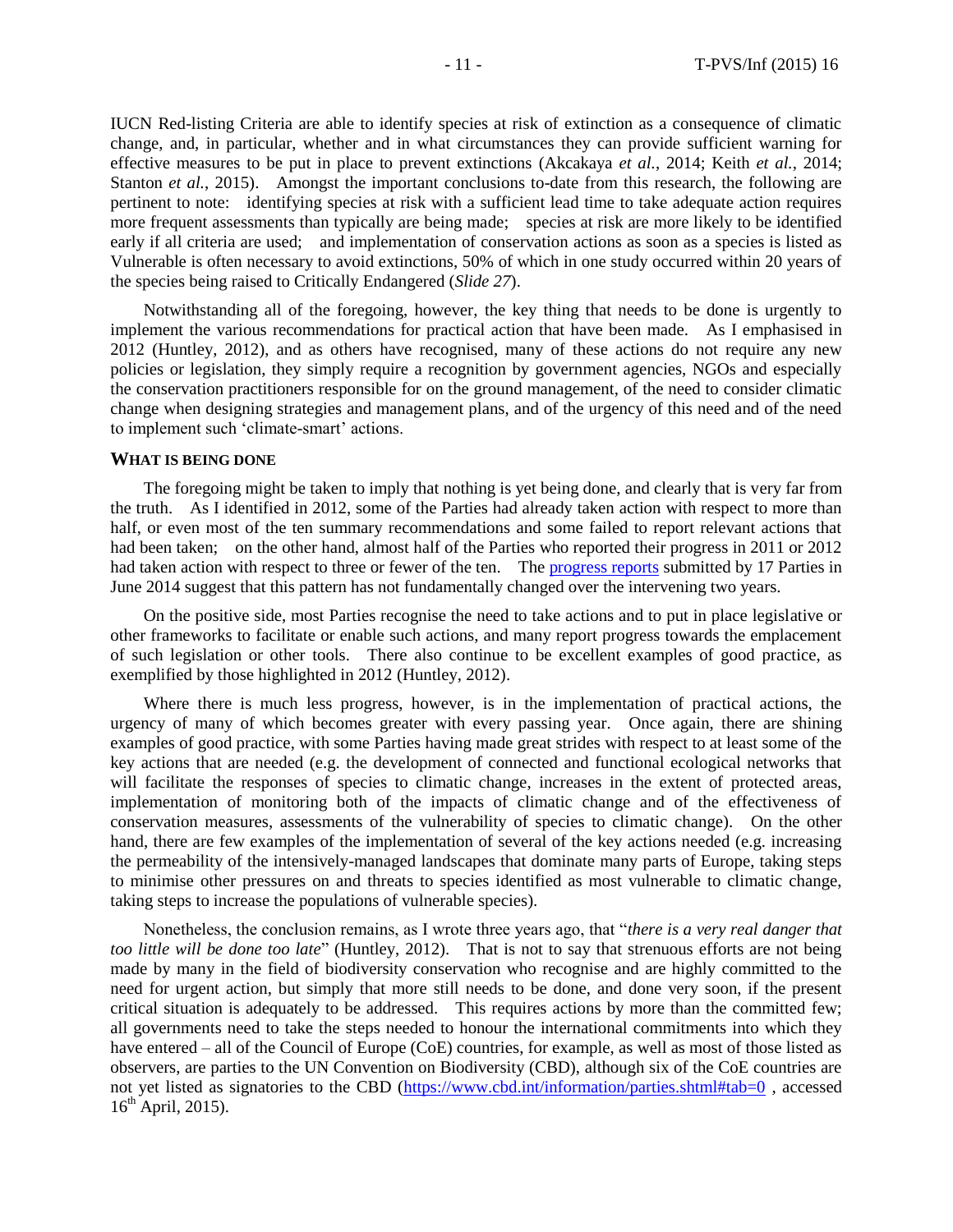#### **PRIORITIES FOR THE FUTURE**

What then are the priorities for the future? Perhaps obviously, the top priority is to take steps to achieve the wider and more complete implementation of the Group's past recommendations, especially those in Recommendation No. 159, and in particular those practical actions that will facilitate the ability of species to respond to climatic change. Especially important are those actions that are necessary to enable species to achieve the range shifts that are expected to be of fundamental importance and that are well-documented already to be taking place, albeit not at a sufficient rate to match the rate of climatic change [\(e.g. Devictor](#page-13-8) *et al.*, 2008) and often severely hindered by habitat loss and/or by the impermeability of the wider landscape [\(e.g. Warren](#page-16-11) *et al.*, 2001). To this end, the Group might wish to consider the development of clear 'recipes' and/or 'decision support tools' (*Slide 28*), or the adoption of published examples of these, with the aim of assisting those seeking to implement its numerous recommendations by providing simple guides as to the steps required for such implementations. It is likely that at least some Parties will already have developed for themselves such recipes and tools and thus the sharing of best practice in this respect is strongly recommended.

Alongside such actions that are designed to benefit all species, a second parallel priority is to complete assessments of the vulnerability of species to climatic change (*Slide 29*). Whilst the Bern Convention species are an obvious group with which to start, and the exposure of seasonally migrant species to the consequences of climatic changes in their breeding, non-breeding and stopover/staging areas is likely to increase their vulnerability, making them also an obvious priority group, it is unsafe to assume that even species that are at present widespread and/or relatively abundant are not threatened by climatic change. Thus, as assessments of the vulnerability of the priority groups of species, including rare and range-restricted species, notably endemics and biome-restricted species, those already identified as threatened as a consequence of other pressures, and migrants, are completed, the focus should expand to include less rare and more widespread species. Such assessments, furthermore, should be made cooperatively by the Parties, taking into account the overall range and population of each species, thus ensuring that an holistic rather than a parochial view is taken when assessing priorities. As was pointed out long ago, Boreal species that reach their southern limit within a country such as the United Kingdom may be assessed as highly vulnerable to climatic change in that country, whereas across Europe as a whole they are not amongst the most vulnerable species [\(Huntley, 1995\)](#page-14-14). Expending valuable conservation resources on such species in the United Kingdom is thus inappropriate; such resources would better be spent upon efforts to improve the status of species that have, or may in future have, a larger proportion of their European range and population in the United Kingdom. Thus, without such, at least Europe-wide, vulnerability assessments, it will not be possible to target to best effect the inevitably limited resources available for biodiversity conservation.

A third priority (*Slide 30*) is to take steps to ensure that adaptive management practices are adopted and implemented for all protected areas, and that the management plans for such areas take into account and respond to the expected consequences of climatic change and the need to facilitate the responses of species. Once again, this is an area where good practice already is established in the case of some Parties and the sharing of best practice is strongly urged.

The fourth priority I would suggest is the need to promote the research necessary to underpin the development of more permeable landscapes. The need to render the wider landscapes of Europe more permeable, thus facilitating species' range shifts, has long been recognised, and various suggestions have been put forward as to how this might be achieved. Unfortunately there is as yet no clear consensus as to the size and separation of habitat patches that will be most effective. Furthermore, it is likely that this will differ according to the size and dispersal characteristics of species. A useful starting point would be for the Group to undertake a review of the published research on this topic (*Slide 31*), linked to evidence of the extent to which the impermeability of the wider landscape is limiting species' responses.

A fifth priority is the development of common approaches to monitoring, both of species and of the effectiveness of conservation measures undertaken. In some areas such common approaches to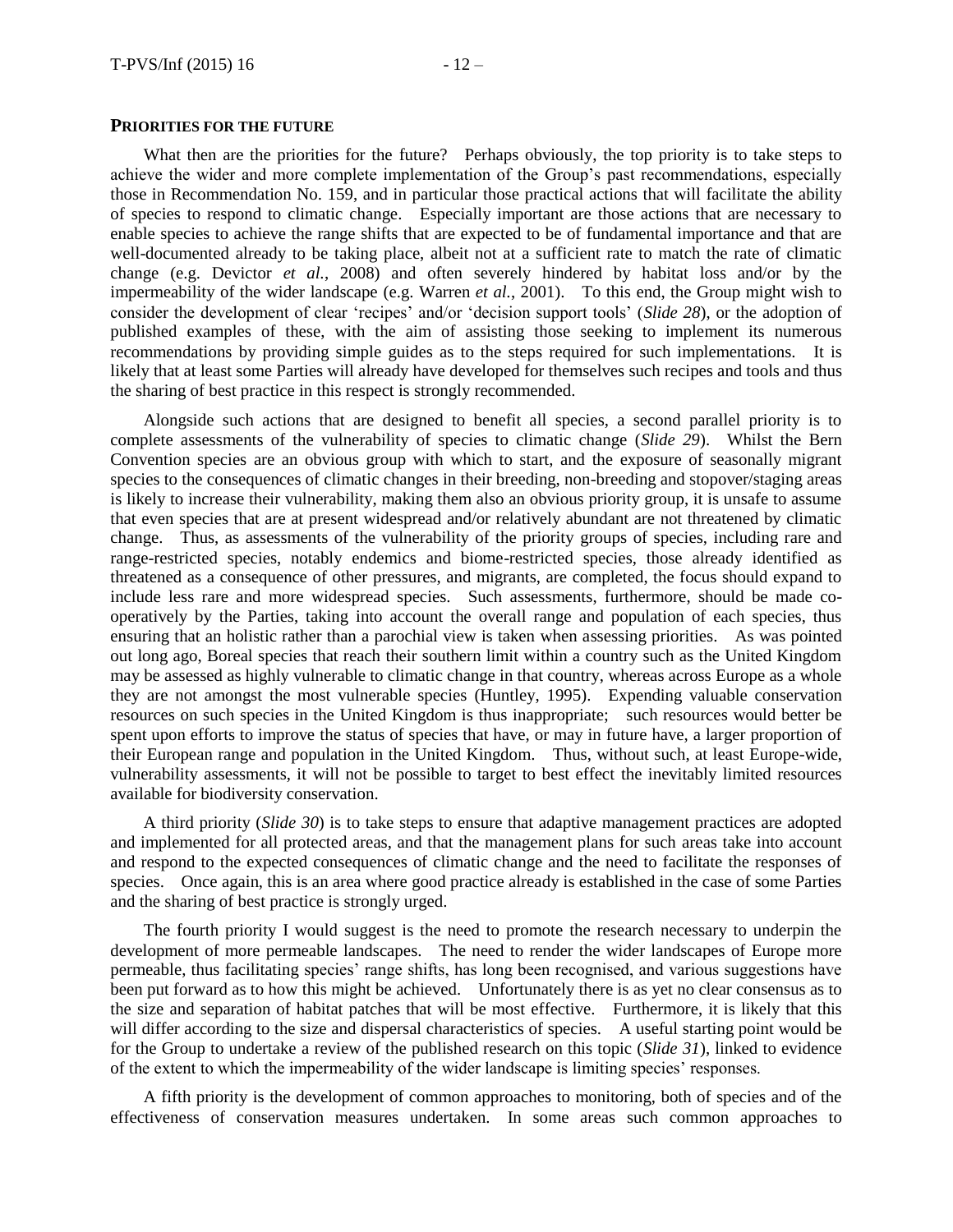monitoring species are already well-established and provide extremely valuable data (e.g. Pan-European Common Bird monitoring Scheme,<http://www.ebcc.info/pecbm.html> ; Butterfly monitoring, organised by Butterfly Conservation Europe, <http://www.bc-europe.eu/index.php?id=339> ), but these remain exceptions. This Group could seek to encourage both the wider uptake of such established schemes amongst the Parties and the development of parallel schemes for other taxonomic groups (*Slide 32*). The Group could also seek to ensure the adoption of well-established and common approaches to the monitoring of target species to assess the effectiveness of conservation measures.

Finally, given the international context, a sixth priority might be an assessment by the Group of the importance of biodiversity in Europe in relation to the capacity of European ecosystems to adapt to climatic change (*Slide 33*), thus ensuring their continuing capacity to deliver the necessary level of ecosystem services upon which human society in Europe depends. Linked to this should be an assessment of the value of 'green infrastructure' solutions when addressing both adaptation to climatic change and measures designed to mitigate climatic change. The results of the assessment must be communicated to the Parties who should be encouraged to take them into account when formulating policy and planning adaptation and mitigation measures.

In conclusion then, to summarise, I suggest that the Group consider six priority areas for its activities in the near future:

- Develop or adopt clear 'recipes' and/or 'decision support tools' that will provide simple guidelines to be followed by those in the Parties seeking to implement the Group's recommendations; where Parties have already developed such tools, share best practice.
- Complete assessments of the vulnerability of species to climatic change, focusing initially upon rare and range-restricted species, notably endemics and biome-restricted species, those already identified as threatened as a consequence of other pressures, and migrants; take an holistic, range-wide view of species when assessing their vulnerability, rather than a parochial national view of the species as it occurs within the territory of an individual Party.
- Ensure that adaptive management is implemented for all protected areas, and that management plans take into account climatic change and the need to facilitate species' responses; where good practice has already been implemented by some Parties, share best practice.
- Undertake a review of published research on how to render the wider landscape more permeable, and of evidence of the extent to which impermeability of the wider landscape is limiting species' responses to climatic change. develop appropriate recommendations for action based on the outcome of the review.
- Take steps to encourage the wider uptake by the Parties of established monitoring schemes, the development of such schemes for a wider range of taxonomic groups, and the adoption by the Parties of well-established and common approaches to the monitoring of target species to assess the effectiveness of conservation measures.
- Assess the importance of biodiversity for the capacity of European ecosystems to adapt to climatic change and to continue to deliver the ecosystem services upon which human society depends. Assess also the value of 'green infrastructure' solutions when addressing both adaptation to climatic change and measures designed to mitigate climatic change. Ensure that the Parties are aware of the results of this assessment and encourage them to act accordingly when formulating policy.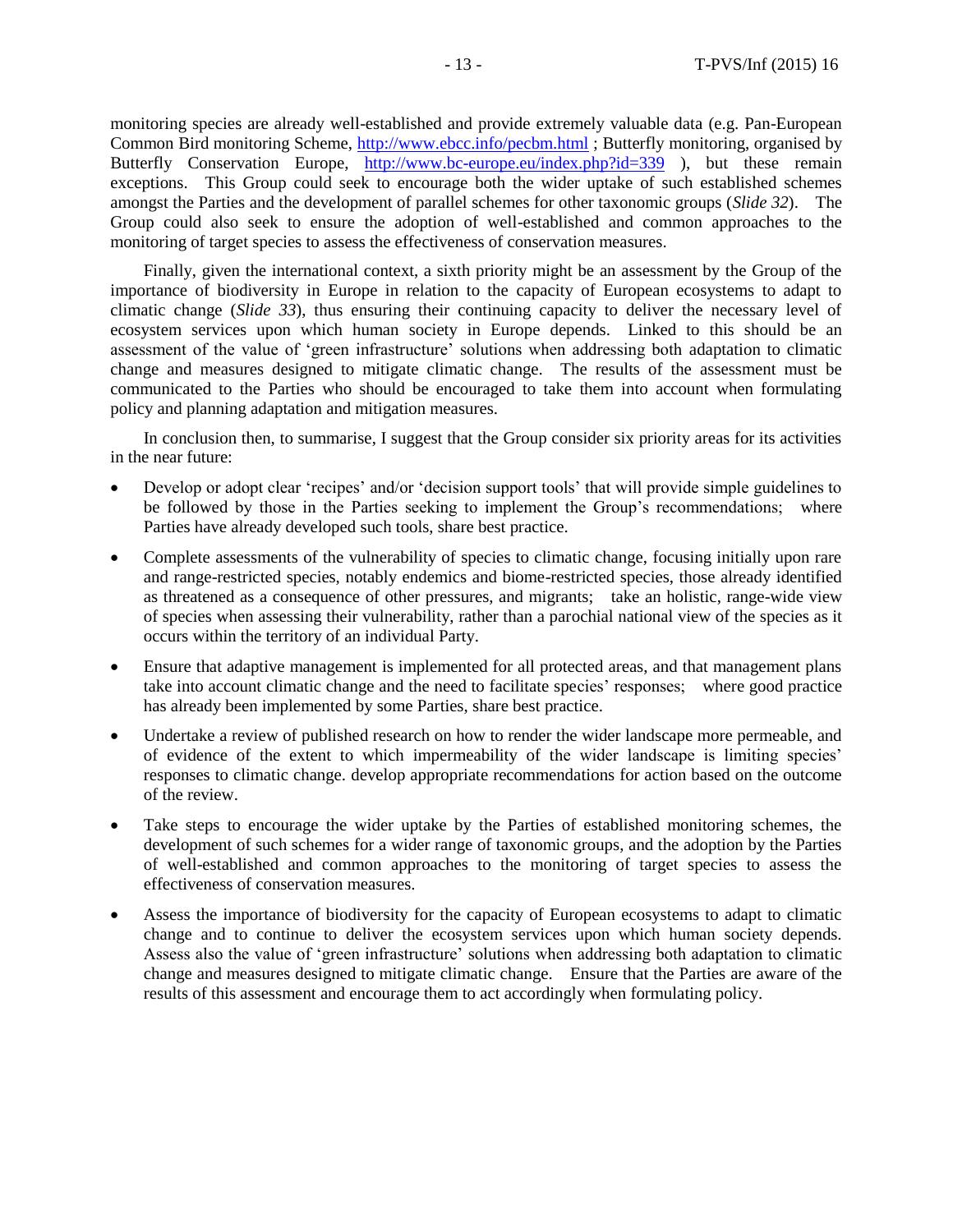- <span id="page-13-18"></span>Akcakaya, H.R., Butchart, S.H.M., Watson, J.E.M. & Pearson, R.G. (2014) Preventing species extinctions resulting from climate change. *Nature Climate Change*, **4**, 1048-1049.
- <span id="page-13-9"></span>Altwegg, R., Broms, K., Erni, B., Barnard, P., Midgley, G.F. & Underhill, L.G. (2012) Novel methods reveal shifts in migration phenology of barn swallows in South Africa. *Proceedings of the Royal Society B-Biological Sciences*, **279**, 1485-1490.
- <span id="page-13-4"></span>Bennett, K.D. (1990) Milankovitch cycles and their effects on species in ecological and evolutionary time. *Paleobiology*, **16**, 11-21.
- <span id="page-13-5"></span>Bennett, K.D. (1997) *Evolution and ecology: The pace of life*. Cambridge University Press, Cambridge.
- <span id="page-13-10"></span>Berthold, P., Helbig, A.J., Mohr, G. & Querner, U. (1992) Rapid microevolution of migratory behavior in a wild bird species. *Nature*, **360**, 668-670.
- <span id="page-13-3"></span>Blunier, T. & Brook, E.J. (2001) Timing of millennial-scale climate change in Antarctica and Greenland during the last glacial period. *Science*, **291**, 109-112.
- <span id="page-13-12"></span>Chapin, F.S., III & Shaver, G.R. (1985) Individualistic growth response of tundra plant species to environmental manipulations in the field. *Ecology*, **66**, 564-575.
- <span id="page-13-7"></span>Chen, I.C., Hill, J.K., Ohlemuller, R., Roy, D.B. & Thomas, C.D. (2011) Rapid Range Shifts of Species Associated with High Levels of Climate Warming. *Science*, **333**, 1024-1026.
- <span id="page-13-15"></span>Costanza, R., dArge, R., deGroot, R., Farber, S., Grasso, M., Hannon, B., Limburg, K., Naeem, S., Oneill, R.V., Paruelo, J., Raskin, R.G., Sutton, P. & vandenBelt, M. (1997) The value of the world's ecosystem services and natural capital. *Nature*, **387**, 253-260.
- <span id="page-13-11"></span>Davis, M.B. (1983) Holocene vegetational history of the eastern United States. *The Holocene* (ed. by H.E. Wright, Jr.), pp. 166-81. University of Minnesota Press, Minneapolis.
- <span id="page-13-8"></span>Devictor, V., Julliard, R., Couvet, D. & Jiguet, F. (2008) Birds are tracking climate warming, but not fast enough. *Proceedings of the Royal Society B-Biological Sciences*, **275**, 2743-2748.
- <span id="page-13-0"></span>EPICA community members (2004) Eight glacial cycles from an Antarctic ice core. *Nature*, **429**, 623-628.
- <span id="page-13-16"></span>Finger, R. & Buchmann, N. (2015) An ecological economic assessment of risk-reducing effects of species diversity in managed grasslands. *Ecological Economics*, **110**, 89-97.
- <span id="page-13-6"></span>Good, R. (1931) A theory of plant geography. *New Phytologist*, **30**, 11-171.
- <span id="page-13-14"></span>Graham, R.W. (1997) The spatial response of mammals to Quaternary climate changes. *Past and future rapid environmental changes: The spatial and evolutionary responses of terrestrial biota* (ed. by B. Huntley, W. Cramer, A.V. Morgan, H.C. Prentice and J.R.M. Allen), pp. 153-162. Springer-Verlag, Berlin.
- <span id="page-13-1"></span>Graham, R.W. & Grimm, E.C. (1990) Effects of global climate change on the patterns of terrestrial biological communities. *Trends in Ecology and Evolution*, **5**, 289-292.
- <span id="page-13-13"></span>Graham, R.W., Lundelius, E.L., Graham, M.A., Schroeder, E.K., Toomey, R.S., Anderson, E., Barnosky, A.D., Burns, J.A., Churcher, C.S., Grayson, D.K., Guthrie, R.D., Harington, C.R., Jefferson, G.T., Martin, L.D., McDonald, H.G., Morlan, R.E., Semken, H.A., Webb, S.D., Werdelin, L. & Wilson, M.C. (1996) Spatial response of mammals to late quaternary environmental fluctuations. *Science*, **272**, 1601-1606.
- <span id="page-13-2"></span>GRIP Members (1993) Climate instability during the last interglacial period recorded in the GRIP ice core. *Nature*, **364**, 203-207.
- <span id="page-13-17"></span>Hansen, L., Hoffman, J., Drews, C. & Mielbrecht, E. (2010) Designing Climate-Smart Conservation: Guidance and Case Studies. *Conservation Biology*, **24**, 63-69.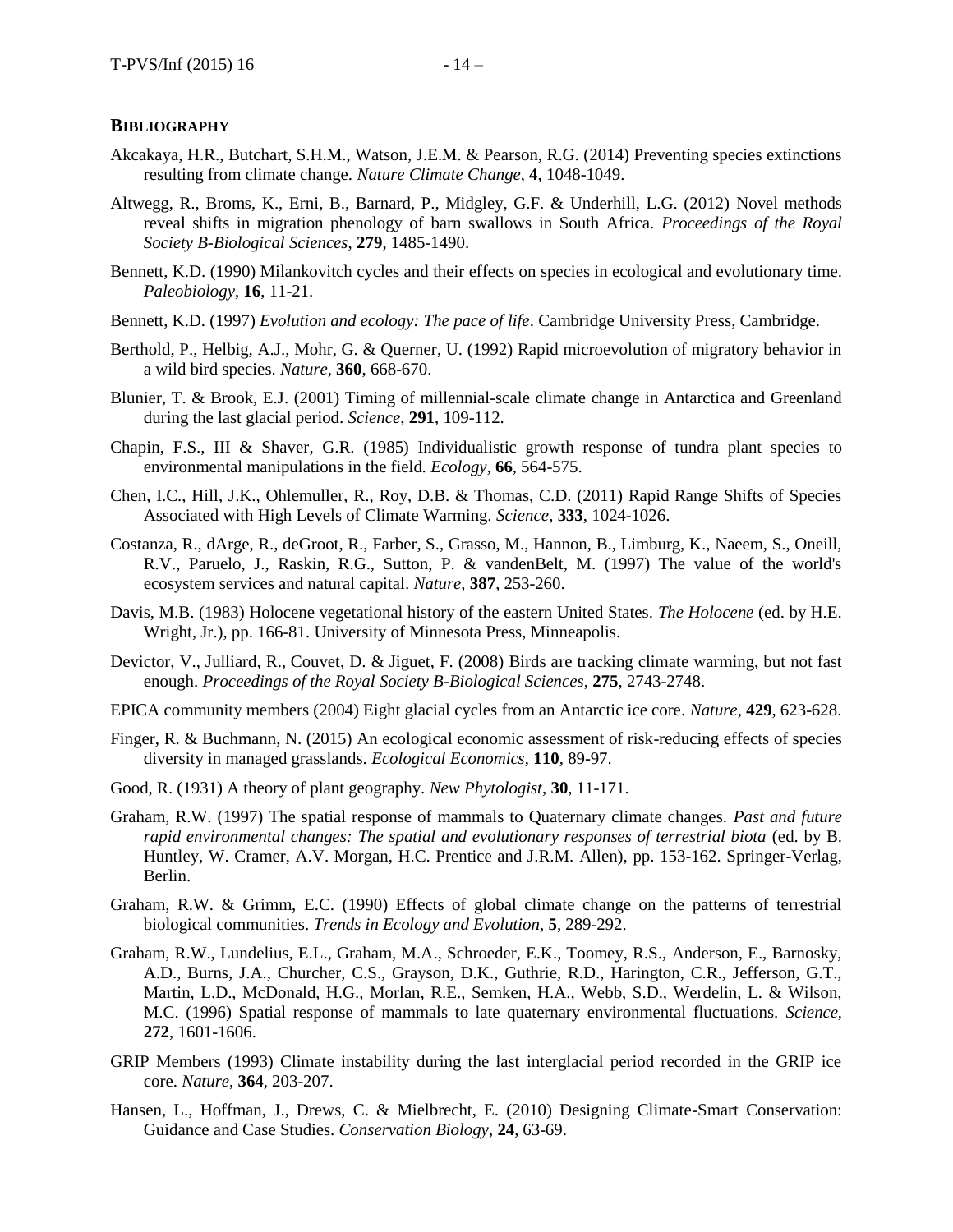- <span id="page-14-11"></span>Hassan, R., Scholes, R. & Ash, N. (eds.) (2005) *Ecosystems and Human Well-being: Current State and Trends*. Island press, Washington.
- <span id="page-14-12"></span>Hector, A. & Bagchi, R. (2007) Biodiversity and ecosystem multifunctionality. *Nature*, **448**, 188-190.
- <span id="page-14-6"></span>Hickling, R., Roy, D.B., Hill, J.K., Fox, R. & Thomas, C.D. (2006) The distributions of a wide range of taxonomic groups are expanding polewards. *Global Change Biology*, **12**, 450-455.
- <span id="page-14-2"></span>Huntley, B. (1991) How plants respond to climate change: migration rates, individualism and the consequences for plant communities. *Annals of Botany*, **67**, 15-22.
- <span id="page-14-14"></span>Huntley, B. (1995) Plant species' response to climate change: implications for the conservation of European birds. *Ibis*, **137** (Supplement 1), 127-138.
- <span id="page-14-10"></span>Huntley, B. (1996) Quaternary palaeoecology and ecology. *Quaternary Science Reviews*, **15**, 591-606.
- <span id="page-14-13"></span>Huntley, B. (2012) *An analysis of the implementation of recommendations made by the Group of Experts on Biodiversity and Climate Change (2006-2011)*, T-PVS/Inf (2012) 11. Council of Europe, Convention of the Conservation of European wildlife and natural habitats, Strasbourg.
- <span id="page-14-9"></span>Huntley, B. & Birks, H.J.B. (1983) *An atlas of past and present pollen maps for Europe: 0-13000 B.P.* Cambridge University Press, Cambridge.
- <span id="page-14-5"></span>Huntley, B. & Webb, T., III (1989) Migration: species' response to climatic variations caused by changes in the earth's orbit. *Journal of Biogeography*, **16**, 5-19.
- <span id="page-14-7"></span>Huntley, B., Bartlein, P.J. & Prentice, I.C. (1989) Climatic control of the distribution and abundance of beech (*Fagus* L.) in Europe and North America. *Journal of Biogeography*, **16**, 551-560.
- <span id="page-14-4"></span>Huntley, B., Barnard, P., Altwegg, R., Chambers, L., Coetzee, B.W.T., Gibson, L., Hockey, P.A.R., Hole, D.G., Midgley, G.F., Underhill, L.G. & Willis, S.G. (2010) Beyond bioclimatic envelopes: Dynamic species' range and abundance modelling in the context of climatic change. *Ecography*, **33**, 621-626.
- <span id="page-14-3"></span>IPCC (1990) *Scientific assessment of climate change - Report of Working Group 1. Summary for Policymakers*. IPCC/WMO/UNEP, UK Meteorological Office, Bracknell.
- <span id="page-14-0"></span>IPCC (2013) Summary for Policymakers. *Climate Change 2013: The Physical Science Basis. Contribution of Working Group I to the Fifth Assessment Report of the Intergovernmental Panel on Climate Change* (ed. by T.F. Stocker, D. Qin, G.-K. Plattner, M. Tignor, S.K. Allen, J. Boschung, A. Nauels, Y. Xia, V. Bex and P.M. Midgley), pp. 3-29. Cambridge University Press, Cambridge, United Kingdom and New York, NY, USA.
- <span id="page-14-8"></span>IPCC (2014) Summary for policymakers. *Climate Change 2014: Impacts, Adaptation, and Vulnerability.*  Part A: Global and Sectoral Aspects. Contribution of Working Group II to the Fifth Assessment *Report of the Intergovernmental Panel on Climate Change* (ed. by C.B. Field, V.R. Barros, D.J. Dokken, K.J. Mach, M.D. Mastrandrea, T.E. Bilir, M. Chatterjee, K.L. Ebi, Y.O. Estrada, R.C. Genova, B. Girma, E.S. Kissel, A.N. Levy, S. Maccracken, P.R. Mastrandrea and L.L. White), pp. 1- 32. Cambridge University Press, Cambridge, United Kingdom and New York, NY, USA.
- <span id="page-14-1"></span>Jansen, E., Overpeck, J., Keith R, B., Duplessy, J.-C., Joos, F., Masson-Delmotte, V., Olago, D., Otto-Bliesner, B., Peltier, W.R., Rahmstorf, S., Ramesh, R., Raynaud, D., Rind, D., Solomina, O., Villalba, R. & Zhang, D.e. (2007) Palaeoclimate. *Climate Change 2007: The physical science basis. Contribution of Working Group I to the Fourth Assessment Report of the Intergovernmental Panel on Climate Change* (ed. by S. Solomon, D. Qin, M. Manning, Z. Chen, M. Marquis, K.B. Averyt, M. Tignor and H.L. Miller), pp. 433-497. Cambridge University Press, Cambridge, UK & New York, NY, USA.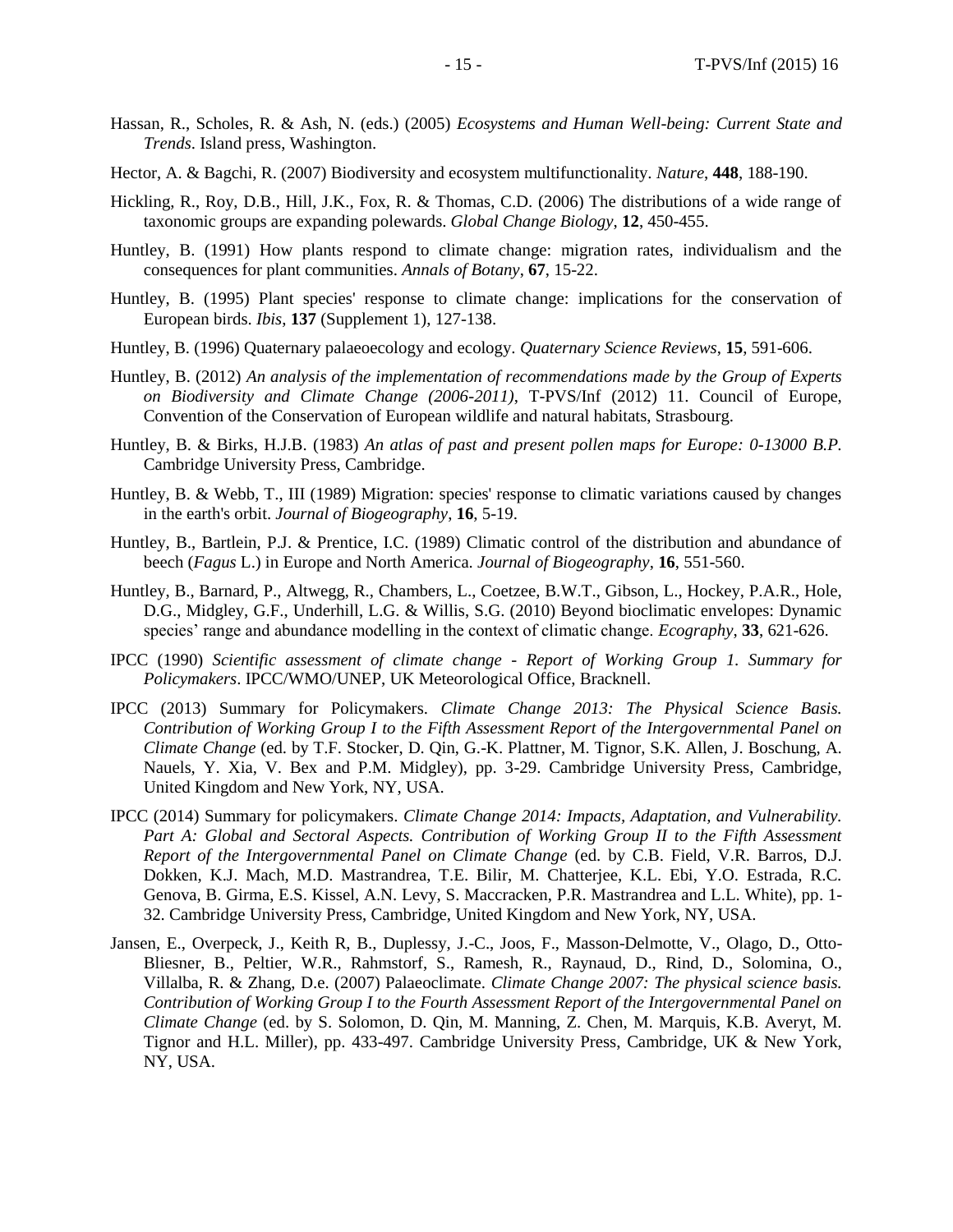- <span id="page-15-14"></span>Keith, D.A., Mahony, M., Hines, H., Elith, J., Regan, T.J., Baumgartner, J.B., Hunter, D., Heard, G.W., Mitchell, N.J., Parris, K.M., Penman, T., Scheele, B., Simpson, C.C., Tingley, R., Tracy, C.R., West, M. & Akcakaya, H.R. (2014) Detecting Extinction Risk from Climate Change by IUCN Red List Criteria. *Conservation Biology*, **28**, 810-819.
- <span id="page-15-2"></span>Kroon, D., Austin, W.E.N., Chapman, M.R. & Ganssen, G.M. (1997) Deglacial surface circulation changes in the northeastern Atlantic: Temperature and salinity records off NW Scotland on a century scale. *Paleoceanography*, **12**, 755-763.
- <span id="page-15-10"></span>Lambers, J.H.R., Harpole, W.S., Tilman, D., Knops, J. & Reich, P.B. (2004) Mechanisms responsible for the positive diversity-productivity relationship in Minnesota grasslands. *Ecology Letters*, **7**, 661-668.
- <span id="page-15-1"></span>Lane, C.S., Brauer, A., Blockley, S.P.E. & Dulski, P. (2013) Volcanic ash reveals time-transgressive abrupt climate change during the Younger Dryas. *Geology*, **41**, 1251-1254.
- <span id="page-15-5"></span>Lock, L. & Cook, K. (1998) The Little Egret in Britain: a successful colonist. *British Birds*, **91**, 273-280.
- <span id="page-15-12"></span>National Wildlife Federation (2013) *Quick guide to climate-smart conservation*, Washington DC, USA.
- <span id="page-15-0"></span>Nicholls, N., Gruza, G.V., Jouzel, J., Karl, T.R., Ogallo, L.A. & Parker, D.E. (1996) Observed climate variability and change. *Climate Change 1995: The science of climate change* (ed. by J.T. Houghton, L.G. Meira Filho, B.A. Callander, N. Harris, A. Kattenberg and K. Maskell), pp. 133-192. Cambridge University Press, Cambridge.
- <span id="page-15-13"></span>Pacifici, M., Foden, W.B., Visconti, P., Watson, J.E.M., Butchart, S.H.M., Kovacs, K.M., Scheffers, B.R., Hole, D.G., Martin, T.G., Akçakaya, H.R., Corlett, R.T., Huntley, B., Bickford, D., Carr, J.A., Hoffmann, A.A., Midgley, G.F., Pearce-Kelly, P., Pearson, R.G., Williams, S.E., Willis, S.G., Young, B. & Rondinini, C. (2015) Assessing species vulnerability to climate change. *Nature Climate Change*, **5**, 215-225.
- <span id="page-15-3"></span>Parmesan, C. & Yohe, G. (2003) A globally coherent fingerprint of climate change impacts across natural systems. *Nature*, **421**, 37-42.
- <span id="page-15-8"></span>Pedro, M.S., Rammer, W. & Seidl, R. (2015) Tree species diversity mitigates disturbance impacts on the forest carbon cycle. *Oecologia*, **177**, 619-630.
- <span id="page-15-6"></span>Pounds, J.A., Fogden, M.P.L. & Campbell, J.H. (1999) Biological response to climate change on a tropical mountain. *Nature*, **398**, 611-615.
- <span id="page-15-7"></span>Pounds, J.A., Bustamante, M.R., Coloma, L.A., Consuegra, J.A., Fogden, M.P.L., Foster, P.N., La Marca, E., Masters, K.L., Merino-Viteri, A., Puschendorf, R., Ron, S.R., Sanchez-Azofeifa, G.A., Still, C.J. & Young, B.E. (2006) Widespread amphibian extinctions from epidemic disease driven by global warming. *Nature*, **439**, 161-167.
- <span id="page-15-11"></span>Reich, P.B., Tilman, D., Naeem, S., Ellsworth, D.S., Knops, J., Craine, J., Wedin, D. & Trost, J. (2004) Species and functional group diversity independently influence biomass accumulation and its response to CO2 and N. *Proceedings of the National Academy of Sciences of the United States of America*, **101**, 10101-10106.
- <span id="page-15-9"></span>Schippers, P., van der Heide, C.M., Koelewijn, H.P., Schouten, M.A.H., Smulders, R., Cobben, M.M.P., Sterk, M., Vos, C.C. & Verboom, J. (2015) Landscape diversity enhances the resilience of populations, ecosystems and local economy in rural areas. *Landscape Ecology*, **30**, 193-202.
- <span id="page-15-4"></span>Schwartz, M.D., Ahas, R. & Aasa, A. (2006) Onset of spring starting earlier across the Northern Hemisphere. *Global Change Biology*, **12**, 343-351.